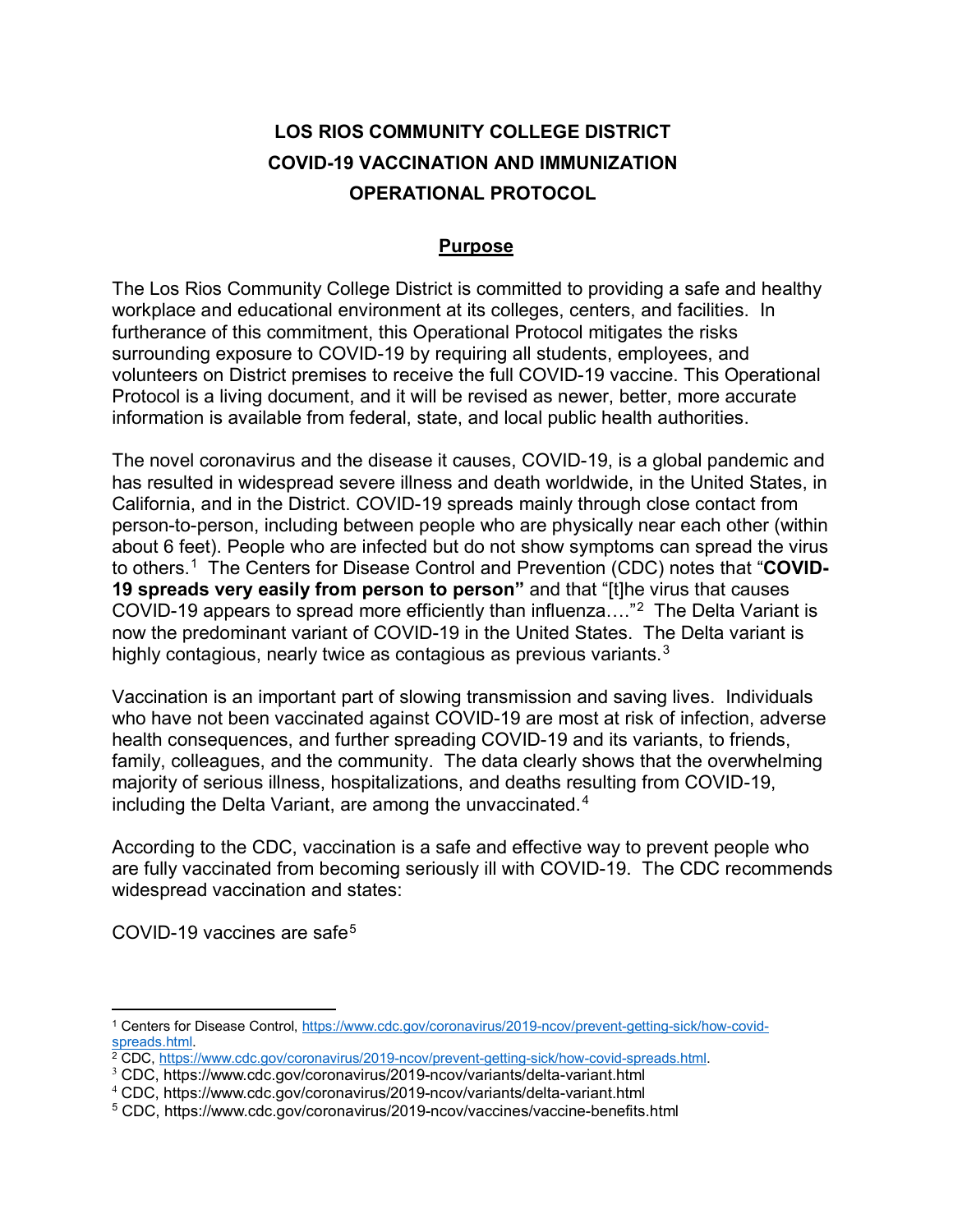- COVID-19 vaccines were developed using science that has been around for decades.
- COVID-19 vaccines are not experimental. They went through all the required stages of clinical trials. Extensive testing and monitoring have shown that these vaccines are safe and effective.
- COVID-19 vaccines have received and continue to undergo the most intensive safety monitoring in U.S. history.
- COVID 19-vaccines are effective. They can keep you from getting and spreading the virus that causes COVID-19.
- COVID-19 vaccines help prevent serious illness even if you do contract COVID-19.
- Getting vaccinated yourself helps protect people around you, particularly people at increased risk for severe illness from COVID-19.

COVID-19 vaccination is a safer way to help build protection $6$ 

- Get vaccinated regardless of whether you already had COVID-19. Studies show that vaccination provides a strong boost in protection in people who have recovered from COVID-19.
- COVID-19 is still a threat to people who are unvaccinated. Some people who get COVID-19 can become severely ill, which could result in hospitalization, and some people have ongoing health problems several weeks or even longer after getting infected. Even people who did not have symptoms when they were infected may have ongoing health problems.

(See more from the CDC on the benefits of vaccination at [https://www.cdc.gov/coronavirus/2019-ncov/vaccines/vaccine-benefits.html.](https://www.cdc.gov/coronavirus/2019-ncov/vaccines/vaccine-benefits.html))

The California Department of Public Health (CDPH) also recommends that people get fully vaccinated to slow the spread of COVID-19. The CDPH has its own "Scientific Safety Review Workgroup," which has confirmed "vaccines have met high standards for safety and efficacy."<sup>7</sup>

Based on the ease of transmission of the virus that causes COVID-19 and the safety and effectiveness of vaccination, this Operational Protocol protects employees, students, volunteers, and the community.

<span id="page-1-0"></span> $\overline{a}$ <sup>6</sup> https://www.cdc.gov/coronavirus/2019-ncov/vaccines/vaccine-benefits.html

<span id="page-1-1"></span><sup>7</sup> CDPH, https://www.cdph.ca.gov/Programs/CID/DCDC/CDPH%20Document%20Library/COVID-19/COVID\_VACCINE\_FACT\_SHEET-ENG-08.pdf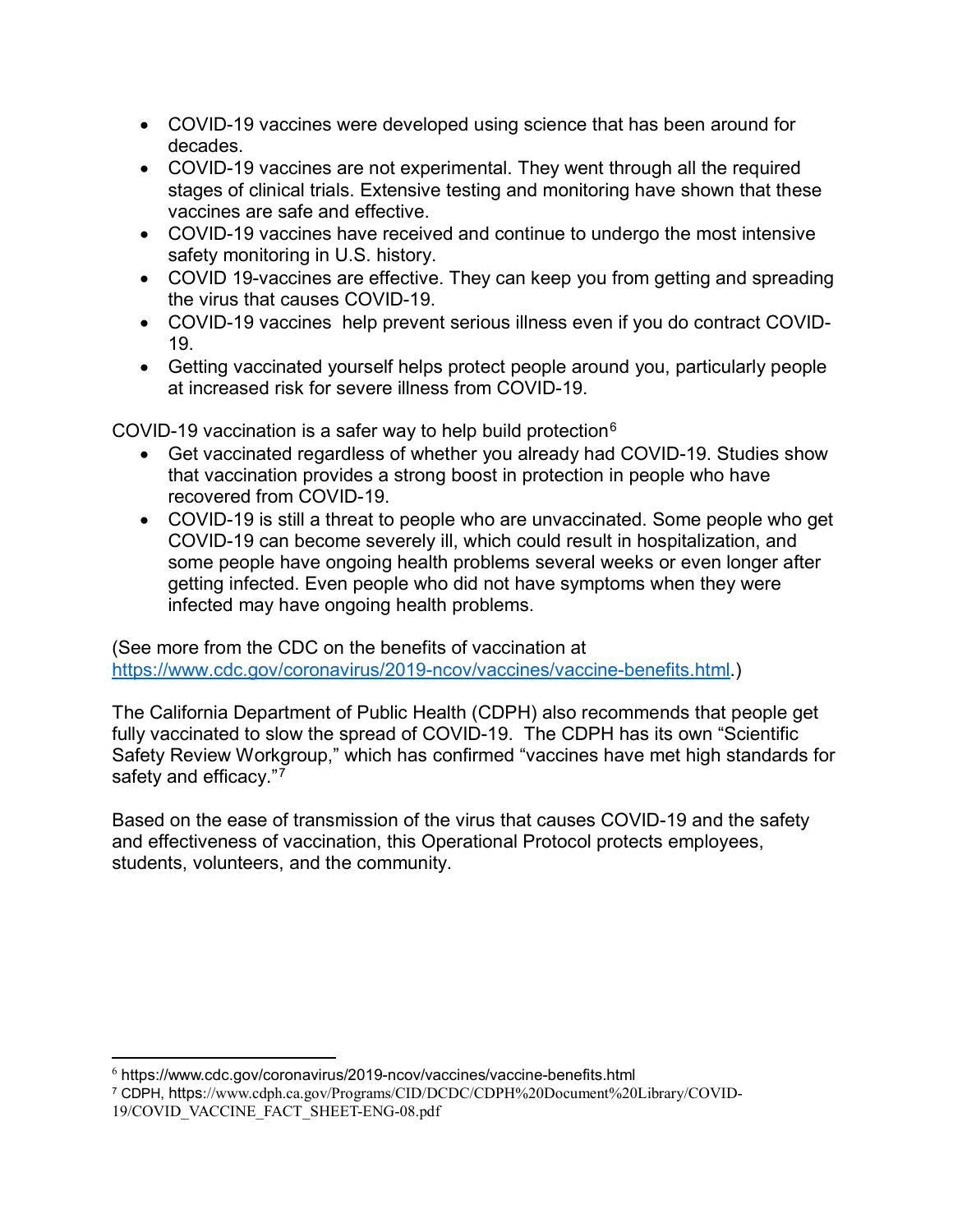### **Operational Protocol**

#### **I. Scope of Coverage**

Effective October 1, 2021, all students, volunteers, faculty, and staff must have received the first dose of the vaccine, or the one-dose Johnson and Johnson vaccine, against the virus that causes COVID-19 in order to:

- be physically present on District premises for an extended amount of time, generally more than 15 minutes; *or*
- participate in District activities for an extended amount of time, generally more than 15 minutes; *or*
- be inside a building or office for any length of time

unless they receive an approved medical exemption or religious accommodation.

Effective December 1, 2021 all faculty, staff, and volunteers must be fully vaccinated in order to:

- be physically present on District premises for an extended amount of time, generally more than 15 minutes; *or*
- participate in District activities for an extended amount of time, generally more than 15 minutes; *or*
- be inside a building or office for any length of time

unless they receive an approved medical exemption or religious accommodation.

Students will not be able to enroll in on ground classes or be physically present on District premises for an extended amount of time, generally more than 15 minutes, in the Spring 2022 semester unless they have submitted proof of full vaccination or an approved exemption.

People are considered fully vaccinated for COVID-19 two weeks or more after they have received the second dose in a 2-dose series (e.g. Pfizer-BioNTech or Moderna), or two weeks or more after they have received a single-dose vaccine (e.g., Johnson and Johnson J&J/Janssen.) To the extent that booster dose(s) are recommended or required by public health authorities, timely receipt of additional booster dose(s) will also be required in order to be considered fully vaccinated for COVID-19. Employees, volunteers, and students who do not comply with these procedures or falsify information may face discipline up to and including termination or expulsion.

#### **II. Authority**

On August 3, 2021, the Los Rios Community College District Board of Trustees, at a lawfully called meeting, adopted Resolution Number 2021-18. This Resolution authorizes the Chancellor or his designee to take any action necessary to develop and implement a COVID-19 vaccine requirement including verification of proof of vaccination, for District employees, students, and others who access District facilities at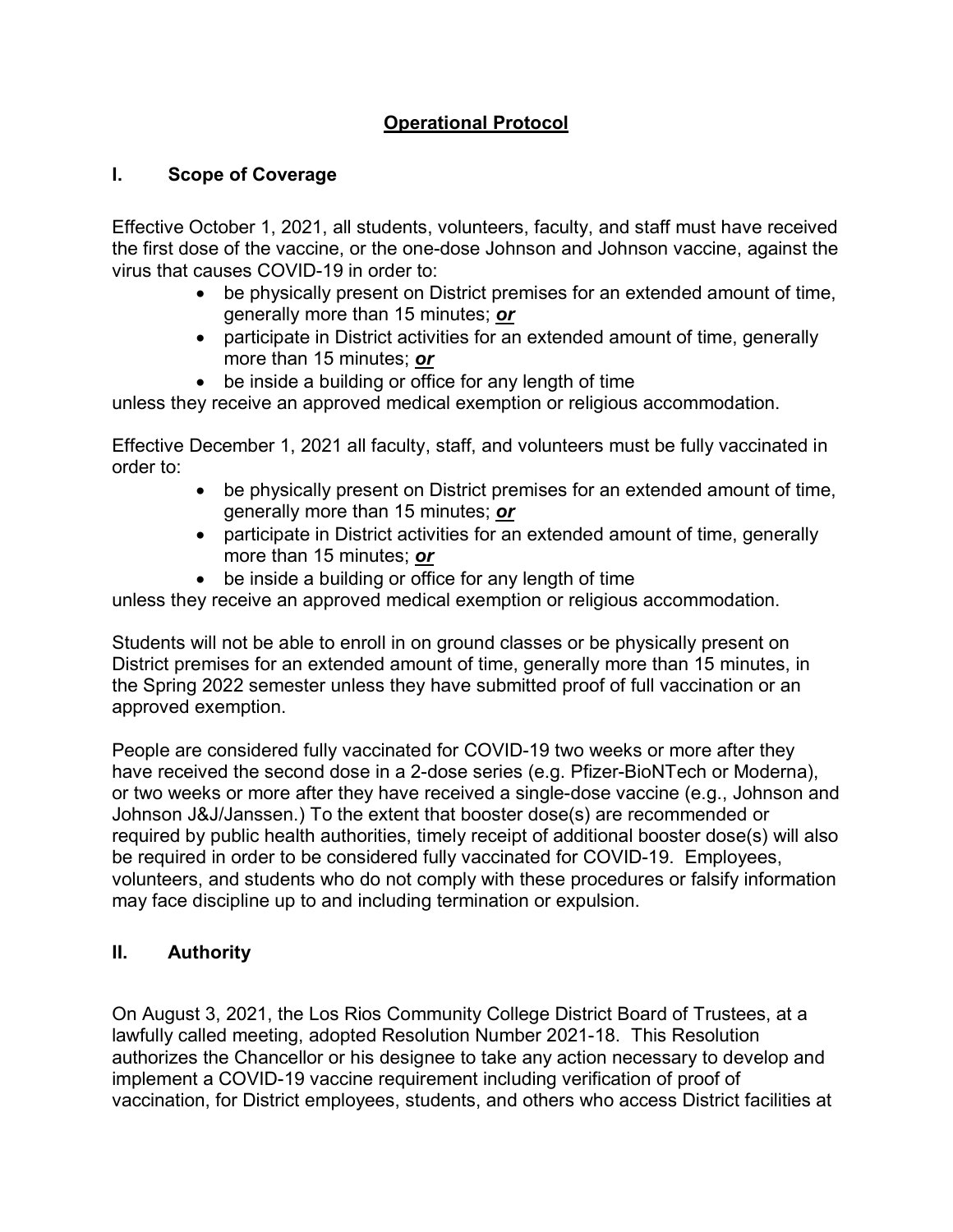any District location. This direction included a requirement that the Vaccine Requirement be consistent with applicable legal requirements, including exceptions for certain medical conditions and sincerely held religious beliefs.

The Board directed that the requirement be effective for District employees as soon as practicable during the Fall semester, with a goal of all employees having received a first dose by no later than October 1, 2021. The Board directed that the requirement be effective for District students as soon as practicable during the Fall semester, with a goal of all students having received a first dose by no later than October 1, 2021.

Finally, the Board directed that the Chancellor or Designee have authority to amend the Vaccine Requirement as necessary based on the evolving nature of the COVID-19 pandemic and recommendations from federal, state, and local public health authorities.

#### **III. Effective Dates**

This Operational Protocol shall be effective immediately upon adoption and shall remain in effect until the District determines that the Operational Protocol is no longer necessary. The Chancellor may amend or withdraw this Operational Protocol at any time.

### **IV. Obtaining a COVID-19 Vaccine**

Individuals may obtain a COVID-19 vaccine from any governmental or health care provider authorized to administer the vaccine. Additionally, the District has partnered with the Sacramento County Department of Public Health, the federal vaccination rollout program, and Walgreens to offer COVID-19 vaccines to all students and employees, as well as to host on-site vaccination clinics. Anyone wanting to schedule a vaccination appointment can visit the [State of California's MyTurn website](https://myturn.ca.gov/) or [Walgreens.](https://www.walgreens.com/) Additional vaccination information is available on [Sacramento County's vaccine website.](https://dhs.saccounty.net/PUB/Pages/Communicable-Disease-Control/Vaccine-Registration-for-Eligible-Individuals-in-Sacramento-County.aspx)

Additional information about the District's safe return to on-ground services and instruction can be found at [https://losrios.edu/reopening.](https://losrios.edu/reopening) Additional information about vaccinations, including community resources can be found at [https://losrios.edu/vaccine.](https://losrios.edu/vaccine)

The District will provide employees with reasonable paid time to travel and become vaccinated, as required by law. Compensation shall be at the employee's regular rate of pay. Employees will arrange vaccination time with their supervisors.

The District will provide employees who become vaccinated with sick leave that may be used in order to recover from any side effects of the COVID-19 vaccinations, as required by law.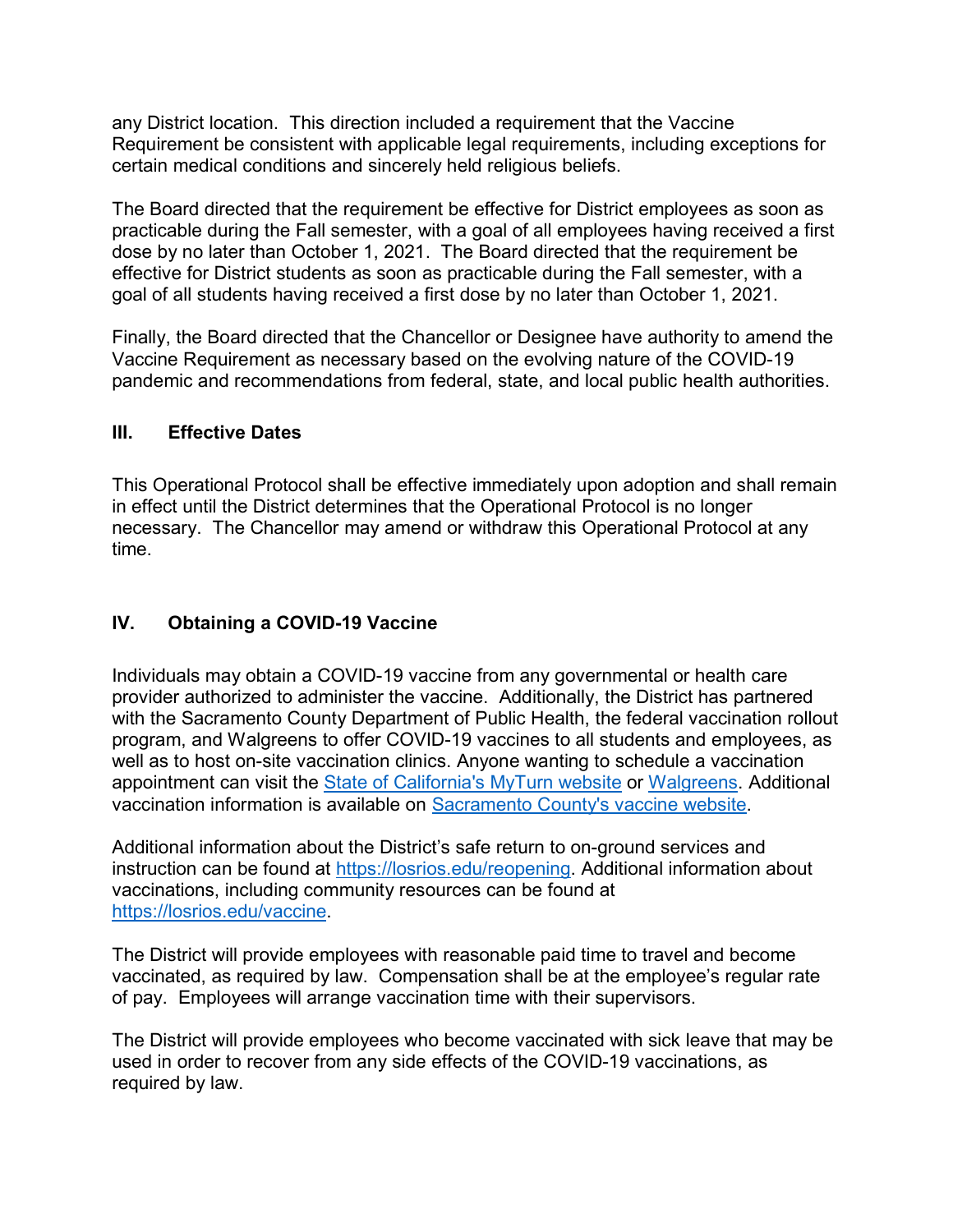### **V. Proof of Vaccination**

Consistent with this Operational Protocol, students, volunteers, and employees must provide the District with proof of a first dose and/or full vaccination and a Confidentiality of Medical Information Act release in order to be physically present on campus as of the dates identified above. The District has established an online tool for both students and employees to upload proof of vaccination consistent with this Operational Protocol.

Students may access and upload proof of vaccination in their eServices account, which can be accessed from the District website:<https://losrios.edu/> or any Los Rios college website, or by logging in at [https://ps.losrios.edu/student/signon.html.](https://ps.losrios.edu/student/signon.html)

District employees may access and upload proof of vaccination in their Employee Self Service account, which can be accessed from the district employee website: [https://employees.losrios.edu/,](https://employees.losrios.edu/) or by logging in at [https://ps.losrios.edu/psp/ess/?cmd=login.](https://ps.losrios.edu/psp/ess/?cmd=login)

Volunteers must provide proof of vaccination to the administrator responsible for the program or area, including a completed Confidentiality of Medical Information Act release form, and receive approval/clearance from Human Resources by the dates identified in this Operational Protocol before engaging in any on ground volunteer activities at District campuses or facilities. Appropriate forms for volunteers to complete are available from District Human Resources.

The District will accept:

- A Department of Health and Human Services (DHHS) Centers for Disease Control & Prevention (CDC) COVID-19 Vaccination Record Card (which includes name of person vaccinated, date of birth, type of vaccine provided, lot number, date last dose administered, and site where administered).
- A photo of the Holder's DHHS CDC COVID-19 Vaccination Record Card stored on a phone or other electronic device and uploaded as provided above.
- Official California Digital COVID-19 Vaccine Record, which can be obtained at [https://myvaccinerecord.cdph.ca.gov/,](https://myvaccinerecord.cdph.ca.gov/) the State of California's Vaccine Record website.
- Digital documentation of vaccination from a healthcare provider or other issuer.

Students, volunteers, and employees who have been fully vaccinated are required to continue to abide by all District policies, procedures, and protocols regarding COVID-19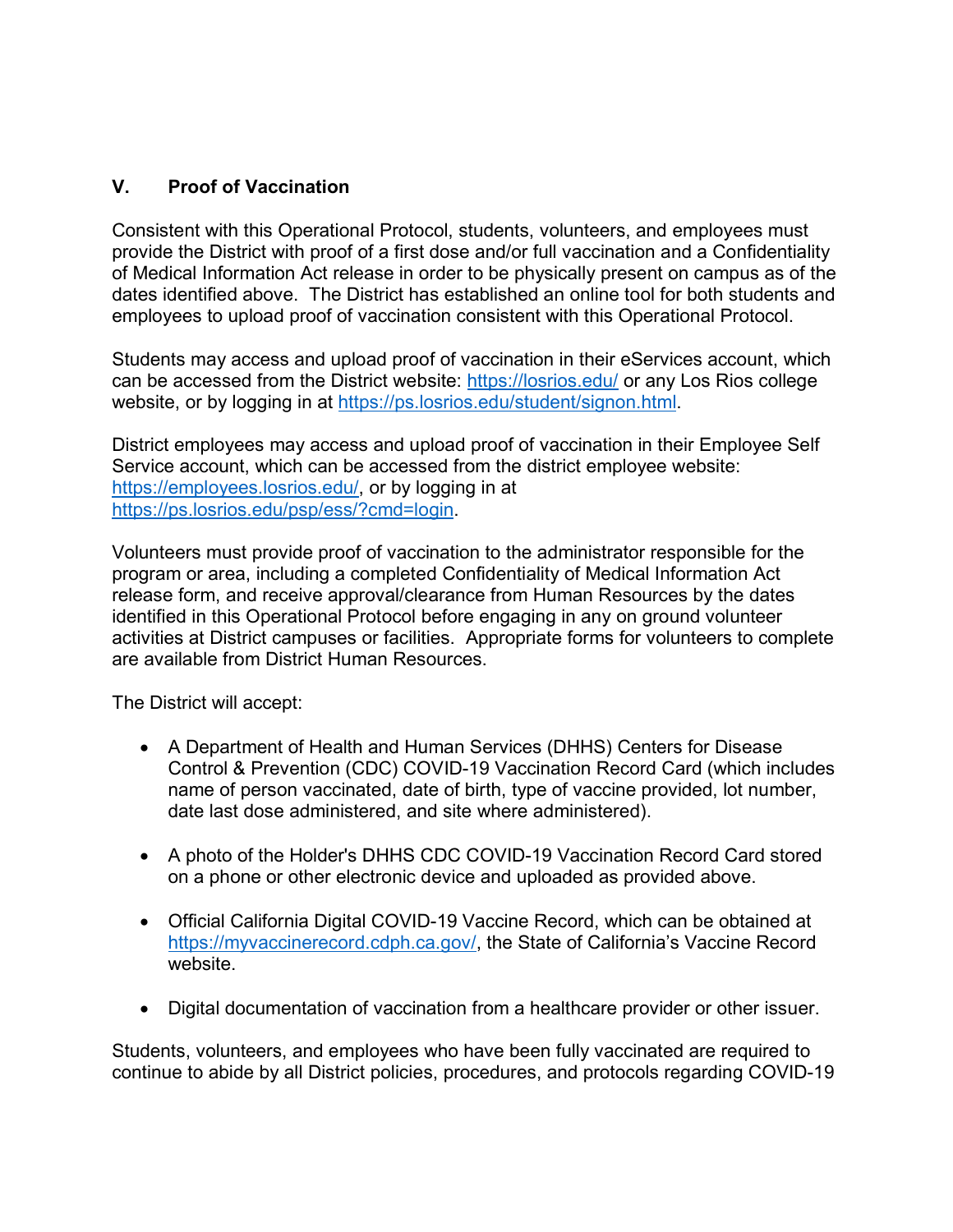until the District directs otherwise. The District's COVID-19 Prevention Plan is available at **[https://losrios.edu](https://losrios.edu/)**

### **VI. Health or Medical Records**

The District will not request any health or medical information for the purpose of enforcement of this Operational Protocol other than proof of vaccination or information submitted by an applicant in support of a medical exemption. Unless the individual consents, the District will not request or receive any medical information from students, volunteers, employees, or vaccination providers, or give any medical information to any vaccination provider. Any proof of vaccination a student, volunteer, or employee provides to the District will be stored securely in a manner consistent with applicable law and in accordance with the District's practice for storing information for students and employees.

### **VII. Vaccine Boosters**

To the extent that this operational protocol remains in effect if and when COVID-19 vaccine boosters become necessary to prevent the contraction and transmission of the virus that causes COVID-19, this operational protocol and the requirements and limited exemptions set forth herein shall apply to COVID-19 vaccine boosters.

Under such circumstances, all Los Rios Community College District students and employees must receive a COVID-19 vaccine booster when public health authorities, including the CDC, the California Department of Public Health ("CDPH"), or the County Department of Public Health indicate that a COVID-19 vaccine booster is necessary based on the COVID-19 vaccine that the employee received and the date upon which they became fully vaccinated. All Los Rios Community College District students, employees, and volunteers must submit proof they received this vaccine booster and may use any of the methods permitted to submit proof of their original vaccination.

# **VIII. Exemptions from Vaccination Requirement**

District employees may be exempt from the mandatory COVID-19 vaccine requirements in this Operational Protocol only under the following circumstances:

> A. If an applicant for District employment meets all other requirements for employment as applicable but needs additional time to obtain and provide their vaccination records, the person's assignment will be conditional for a maximum of 45 days upon signing and submitting a written statement attesting that they are or will be fully vaccinated within this 45-day conditional period, and submission of proof of vaccination as required by this Operational Protocol.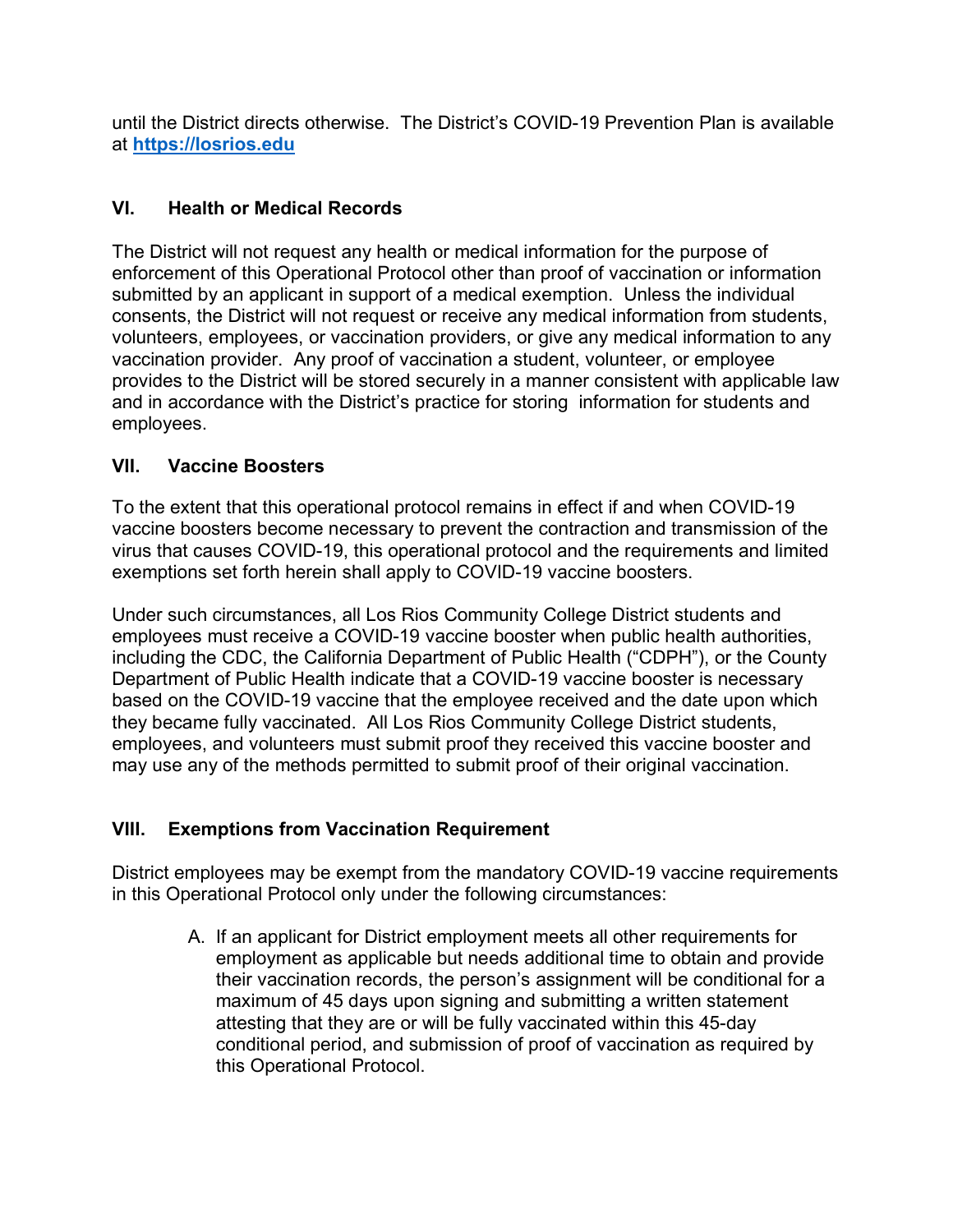B. The employee, volunteer, or student applies for, meets the legal requirements for, and is approved for a medical exemption from the District for the vaccine requirement. The application process includes both the submission of the appropriate "Medical Exemption Request Form" in Attachment 1 and a written statement from a licensed physician exempting them due to the person's disability or serious medical condition. The physician statement must be submitted on the doctor's office letterhead with the doctor's printed name, license number, signature, and date the statement is issued.

Students must submit the required Medical Exemption Request Form and related documentation in the manner identified in their eServices account, which can be accessed from the district website: https://losrios.edu/ or any Los Rios college website, or by logging in at https://ps.losrios.edu/student/signon.html.

District employees must submit the required Medical Exemption Request Form and related documentation in the manner identified in their Employee Self Service account, which can be accessed from the district employee website: https://employees.losrios.edu/, or by logging in at https://ps.losrios.edu/psp/ess/?cmd=login.

Employees and students are strongly encouraged to submit applications for a medical condition exemption as soon as possible, but no later than by September 15, 2021 to allow time for processing and a determination by the District before the October 1, 2021 first dose requirement date, as identified above.

Volunteers must submit the Medical Exemption Request form and related documentation to the administrator responsible for the program or area, and receive approval from Human Resources by the dates identified in this Operational Protocol before engaging in any on ground volunteer activities at District campuses or facilities. Appropriate forms for volunteers to complete are available from District Human Resources.

C. The employee, volunteer, or student applies for, meets the legal requirements for, and is approved for an exemption from the District for the vaccine requirement based on a sincerely held religious belief. The application and approval process includes the submission of the "Religious Accommodation Request Form" in Attachment 2 and any other information required by the District. The District will consider exemptions for sincerely held religious beliefs consistent with applicable legal requirements, on an individual basis, for those that are specific and narrow in scope, , and limited as allowed by applicable laws.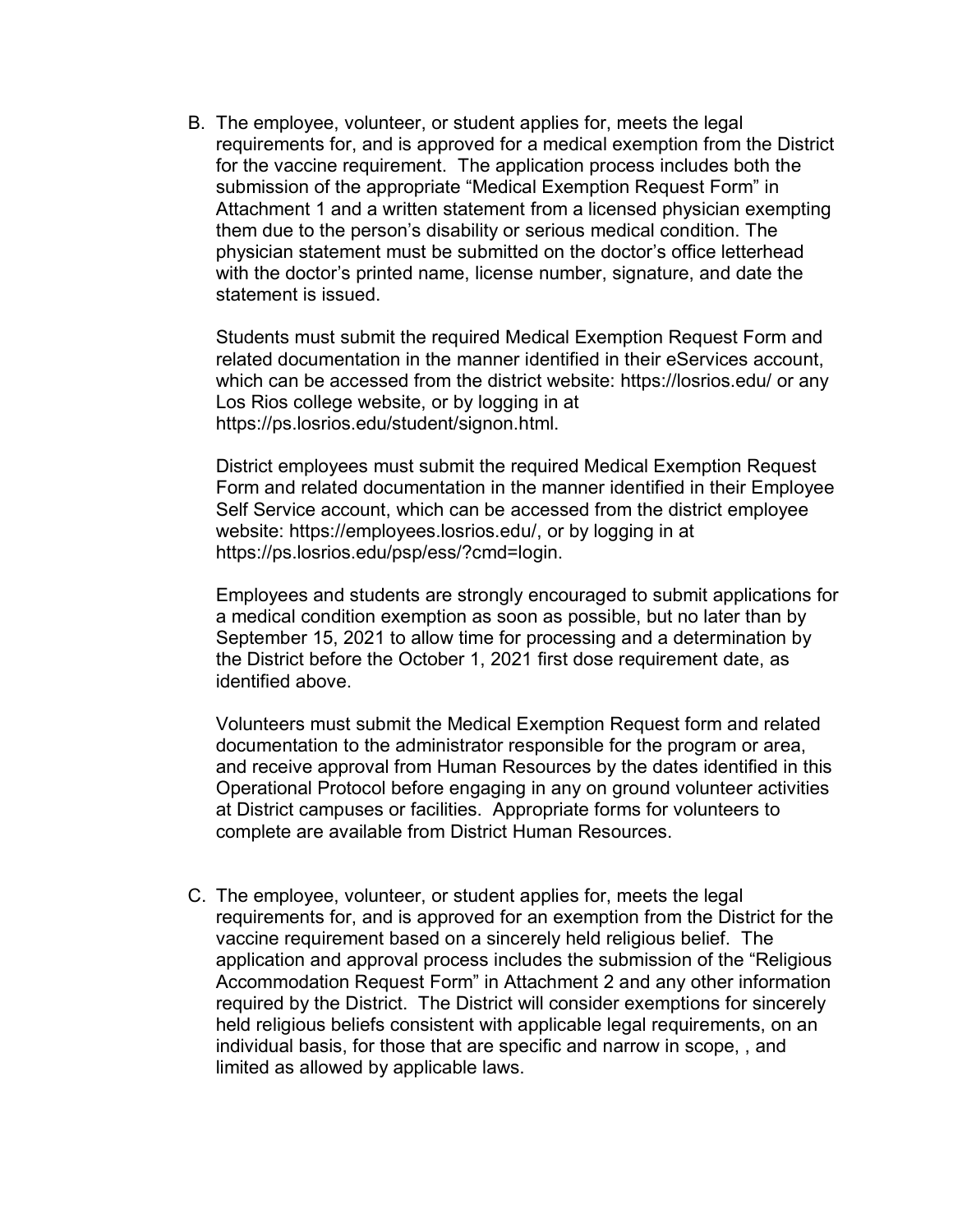Students must submit the required Religious Accommodation Request Form and related documentation in the manner identified in their eServices account, which can be accessed from the district website: https://losrios.edu/ or any Los Rios college website, or by logging in at https://ps.losrios.edu/student/signon.html.

District employees must submit the required Religious Accommodation Request Form and related documentation in the manner identified in their Employee Self Service account, which can be accessed from the district employee website: [https://employees.losrios.edu/,](https://employees.losrios.edu/) or by logging in at [https://ps.losrios.edu/psp/ess/?cmd=login.](https://ps.losrios.edu/psp/ess/?cmd=login)

Employees and students are strongly encouraged to submit applications for a religious accommodation exemption as soon as possible, but no later than September 15, 2021 to allow time for processing and a determination by the District before the October 1, 2021 first dose requirement date, as identified above.

Volunteers must submit the Religious Accommodation Request Form and related documentation to the administrator responsible for the program or area, and receive approval from Human Resources by the dates identified in this Operational Protocol before engaging in any on ground volunteer activities at District campuses or facilities. Appropriate forms for volunteers to complete are available from District Human Resources

#### **IX. Accommodations Process**

If the District determines that an employee has not received the COVID-19 vaccination due to disability or medical condition, or a sincerely held religious belief, the District will engage in a process to determine whether a reasonable accommodation can be provided. This process will determine whether a reasonable accommodation exists to enable an employee to perform the "essential functions" of their job, including increased mitigation measures, such as enhanced mask requirements, additional personal protective equipment, and weekly COVID-19 surveillance testing. Essential functions vary by job class and therefore the process shall be case by case and may result in different outcomes in different cases. The District will follow its normal accommodations process in determining a reasonable accommodation.

The District will attempt to provide a reasonable academic adjustment to students by offering distance learning or hybrid learning to the extent practicable or increased mitigation measures, such as enhanced mask requirements, additional personal protective equipment, and weekly COVID-19 surveillance testing where distance learning is not practicable.